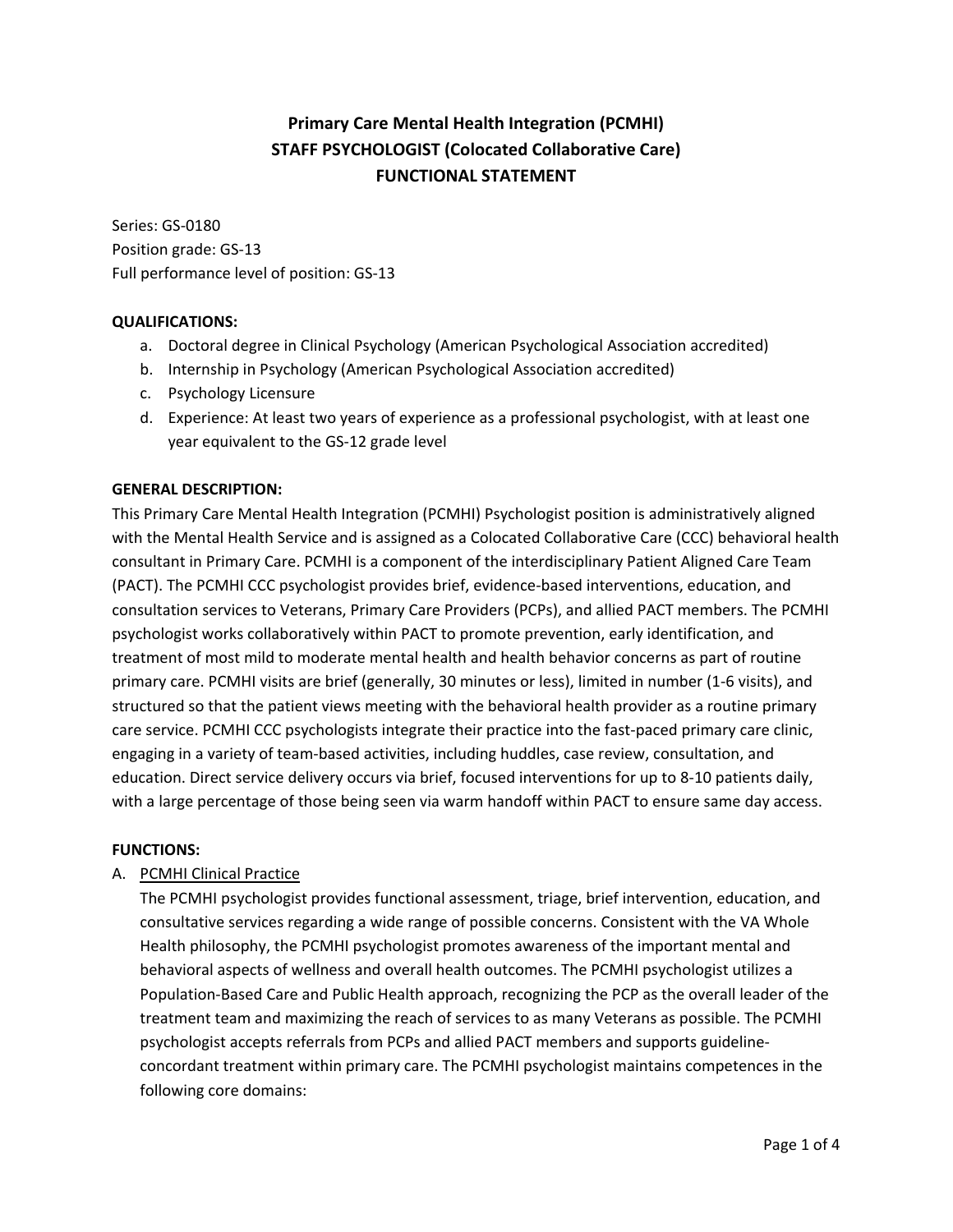- 1. PCMHI CCC Clinical Practice Management:
	- Collaborates with PCPs and the interdisciplinary PACT to support high quality, effective, and coordinated service delivery at the patient and programmatic levels
	- Maintains daily open access slots and encourages same day warm handoffs within PACT
	- Completes most individual appointments (e.g., 75%) within 30 minutes
	- Uses Measurement Based Care (MBC) in accordance with nationally recommended guidelines for PCMHI
	- Conducts initial functional assessments that are focused on the main reason(s) for referral and are less extensive than traditional mental health intake evaluations (e.g., 30 minutes vs. 60 or 90 minutes for traditional evaluation)
	- Supports Stepped-Care principles to facilitate "on-time, on target" services to Veterans, matching the intensity of services with the level of clinical need
	- Refers Veterans with more severe or complex needs to the appropriate general or specialty mental health program
	- Provides time-limited, brief, evidence-based, individual or group interventions (e.g., approximately 1-6 sessions) for a broad range of mental health and health behavior concerns within the primary care setting
	- Utilizes intermittent visits and flexible patient contact strategies to support brief but longitudinal PCMHI care as part of PACT
	- Ensures quality of care by successfully completing the national VA PCMHI Competency Training Program (or approved equivalent) and associated ongoing education modules
- 2. Documentation Skills:
	- Writes clear, concise notes that are optimized for collaboration within PACT based on the PCMHI CCC functional assessment and follow-up visit guidelines
	- Notes document important elements for team collaboration (e.g., MBC, curbside consultation/team care discussion, liaison with specialty care providers) as appropriate
	- Notes are completed same day or within 24 hours
- 3. Consultation and Interdisciplinary Team-Based Skills:
	- Engages in PACT huddles and meetings to cultivate collaborative team functioning and serve as a subject matter expert for behavioral health considerations
	- Provides education to PACT on mental health and health behavior issues, as well as tips to promote effective patient communication, motivational enhancement, and behavior change
	- Integrates self into routine workflow of Primary Care and seeks opportunities to offer expertise or direct patient care services to support team-based care
	- Tolerates interruptions, demonstrates flexibility and adaptability, and maintains availability for ad hoc team discussion
	- Accepts and encourages same day warm handoffs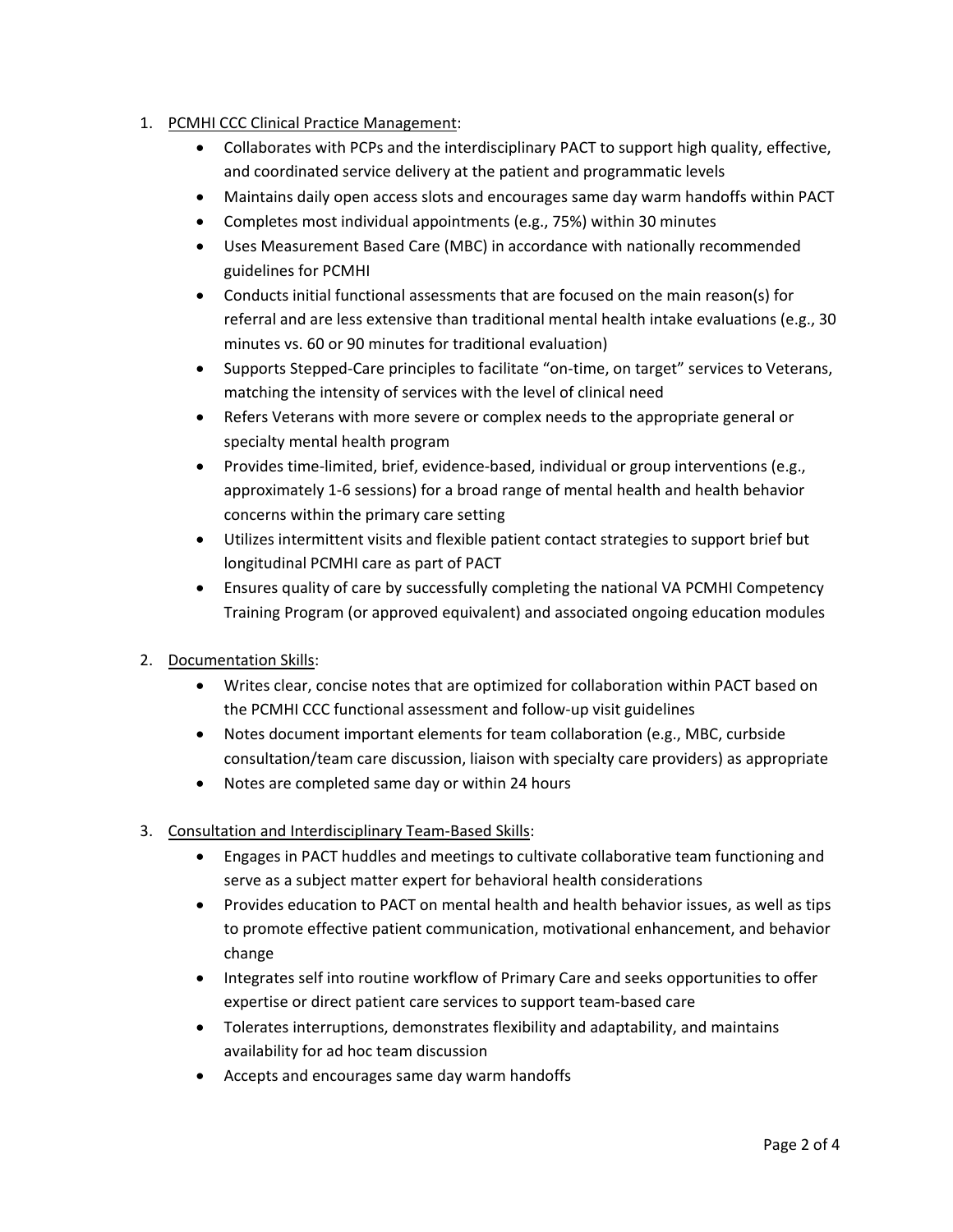- Routinely provides feedback (verbal and/or written) to PCP and other PACT members same day as referral
- Works collaboratively with other team members in PCMHI (e.g., PCMHI Health Technicians, Collaborative Care Managers, and Providers with Prescribing Privileges) ensure high quality, effective, Veteran-centered services at the patient and programmatic levels

# B. Administration

- Serves on Medical Center or Healthcare System, VISN, and/or National VA committees or task forces, as endorsed by supervisors
- Participates in Psychology privileging, educational and peer review activities, in accord with Psychology and medical center policies
- Abides by applicable medical staff by-laws and participates accordingly
- Supports psychology administrative initiatives and performance improvement activities (e.g., by taking on assigned projects and serving on committees)
- Completes required clinical and administrative documentation in a timely manner and in accordance with governing regulations

## C. Academic/Teaching/Training

- Supervises psychology predoctoral interns, practicum students and post-doctoral fellows in accord with training program policies and accrediting agency requirements
- Provides staff and student didactic training and consultation as requested in content areas of scholarly and/or clinical expertise
- May supervise or train allied health providers in accord with facility and regulatory standards regarding such training

## D. Research/ Program Evaluation

• May participate in program evaluation and/or research activities

## **SUPERVISORY CONTROLS:**

The psychologist practices independently, using professional judgment and data-based expertise to make decisions about services and treatment provided to Veterans and their families. The psychologist reports directly to the PCMHI Coordinator/Program Manager. For psychology practice issues, the PCMHI psychologist has access to the Chief of Psychology/Lead Psychologist as needed for complex and sensitive case situations. The Chief of Psychology/Lead Psychologist works in collaboration with the PCMHI Coordinator/Program Manager to complete annual PCMHI psychology evaluations. The PCMHI Coordinator/Program Manager provides administrative supervision, general instruction plans, and assigns work.